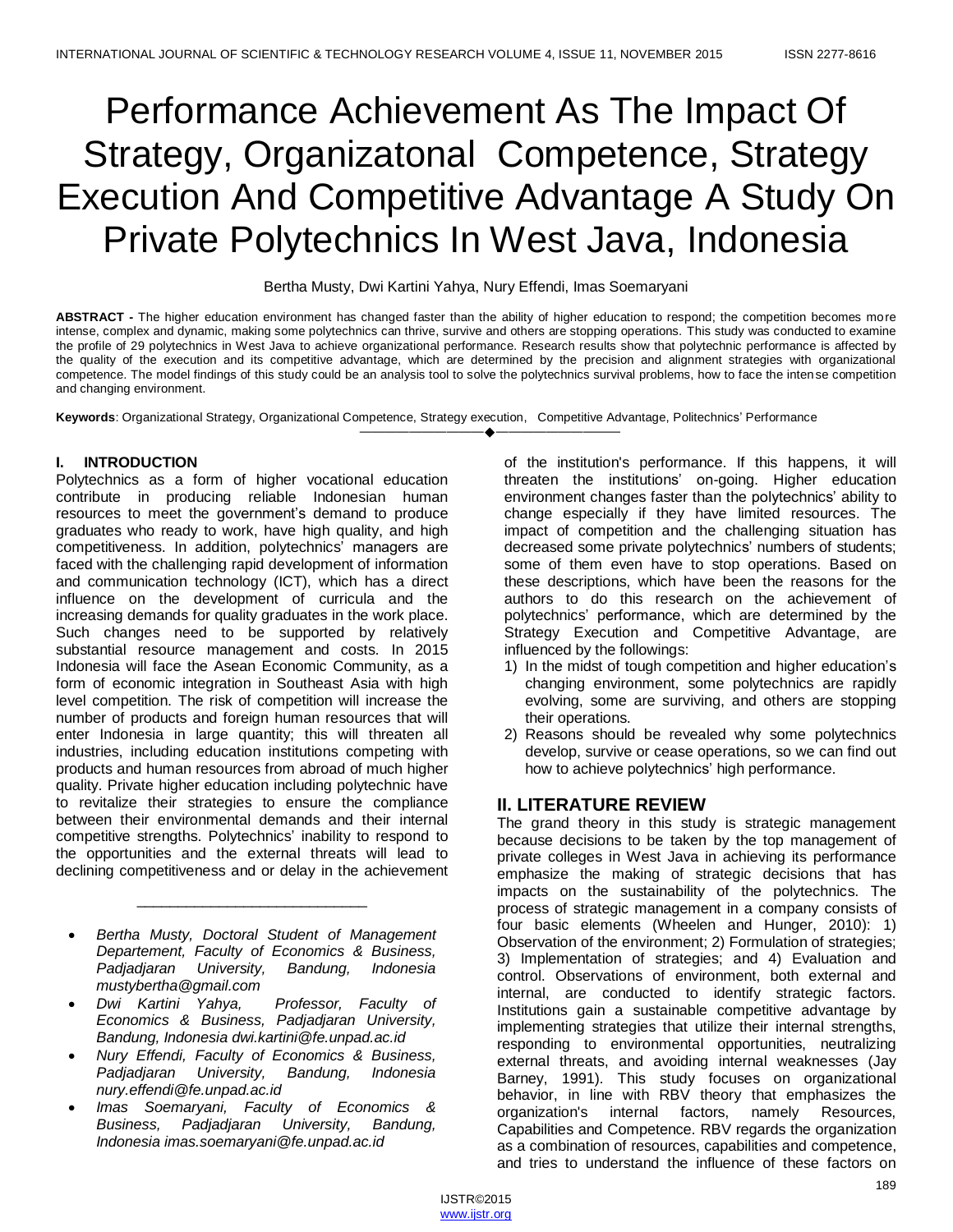performance. Competitive advantage is a result of how organizations' resources, capabilities and competence are managed (Marcus, 2011: 63).

#### **1) Organizational Strategy**,

Strategy is the result of a process, in the form of long-term planning that is the missions and objectives of the company in realizing its competitive advantage. Choosing a strategy is the whole broad integrated development plan related to the organization's internal strengths and external environmental opportunities, as well as threats (SWOT) (Wheelen & Hunger, 2010:65). A company's strategy is defined as the theory of a firm on how to obtain a competitive advantage. Strategy to win competition by creating better customer value than competitors' (Barney & Hesterly, 2010:4). Strategy to win the competition through superior customer value creation can be achieved through value disciplines, namely: 1. product leadership, 2. operational excellence, and 3. customer intimacy (Treacy and Wiersema, 1997).

#### **2) Organizational Competence**

RBV regards an organization as a combination of resources, capabilities and competence, as well as efforts to understand the influences of these factors on performance. Created distinctive competence is a result of a combination of several organizational capabilities that will provide value for customers, and the interaction between resources and capabilities will bear competence. Resources and capabilities together build a distinctive competence that is difficult to duplicate (Marcus 2011: 63-67).

# **3) Strategy Execution**

Three core elements of the execution process, namely human resources, strategy and operation become the major elements and the center of effective execution (Bossidy and Charan, 2009). Execution is a systematic process of linking strategy, operation and those who implement it, aligning people and their knowledge, as well as remuneration and achievement. The foundation of execution discipline focuses on developing and executing strategies, which creates differentiation. Kaplan and Norton (2010:31) distinguish between managing strategy and managing operation, and emphasize the importance of the implementation or strategy execution. Completing the preparation of strategic plan will bring a great success if followed by the execution or implementation of the strategy. The process of value creation through the strategy execution in regard to the operation, i.e.: 1. operation management process, 2. customer management process, 3. innovation process, 4. the regulatory process and social relationships.

# **4) Competitive Advantage**

Excellence means the position of an organization against other organizations in the industry. Competitive advantage is anything that a firm does especially well compared to rival firms (Fred David, 2011:41). An organization will be leading when it is able to create and deliver better customer

value compared to other organizations. Competitive advantage appears when the company manages create more economic value than the competitors (Barney & Hesterly, 2010:12). The core to create a competitive advantage is the Customer Value Creation (Kotler 2000:11). The value of services is a comparison between what customers get with what customers give. Customers get some benefits and give some sacrifice or expend some cost.

#### **5) Polytechnics' Performance**

Basically there is a three-scale measurement in measuring performance, i.e. the strategic, managerial and operational measurements. Strategic measurement relates to the one which has a strategic value, which is very closely related to the fall, survival or development of the organization. This measurement is intended for organization's top leaders. Managerial measurement concerns with the measurement to assess the performance and becomes the foundation in managerial decision making. Operational measurement refers to the measurement of daily operations and is needed by supervisors and executors (Eko Indrajit, 2006: 152). Polytechnics' performance in this study includes the level of strategic measurement.

# **III. METHODE OF RESEARCH**

This research was conducted in these steps: 1) descriptive analysis, to get a picture of organizational strategy, organizational competence, strategy execution, competitive advantage, as well as private polytechnics'' performance, and 2) verification hypothesis testing, including measurement model testing for each variable, testing the structural model and the relationship between variables through a hypothesis testing. Primary data and information were obtained directly through questionnaires from the Director or Vice Director of Polytechnics or other officials in the polytechnics' top level management in all private polytechnics in West Java. Secondary data were obtained through a review of data/information from the Higher Education Database (PDPT), Documentation of the Ministry of Education and Culture, Directorate General of Higher Education, Directories of Kopertis IV of West Java and Banten, the Statistics Central Agency (BPS), books, journals, websites of Higher Education, Kopertis IV's website, as well as brochures and websites of polytechnics from the academic year 2009/2010 until 2013/2014. Data collecting in this study is done through a census on 29 polytechnics operating in Kopertis IV Region. Verification analysis techniques which were used to analyze data related to hypothesis testing is the method of partial least square (PLS).

#### **Model Research**

This research analyzes the influence of the variables of Organizational Strategy and Organizational Competence to Competitive Advantage through Strategy execution with the impact to the Polytechnics' performance.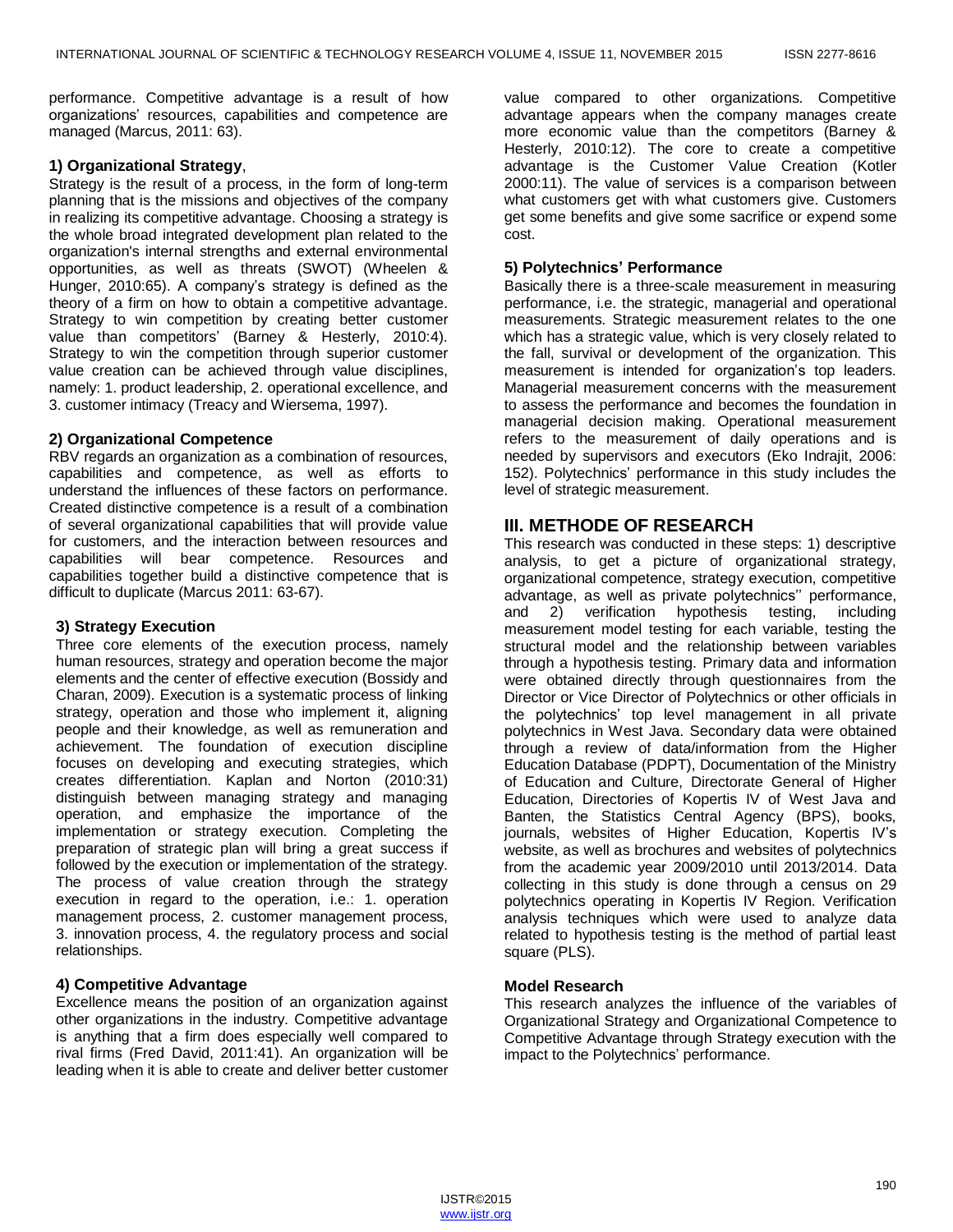

*Figure 1 Research Model*

# **IV. DISCUSSION AND RECOMMENDATION**

1) The Influence of Organizational Strategy and Organizational Competence on Strategy execution. Organizational strategy and organizational competence partially or individually influences the strategy execution, but there is a greater effect from the organization competence. This can be explained and understood as the Organizational Competence consists of resources and capability that are instrumental in the realization of the strategy execution process. The dimensions that contribute considerably lower compared with other dimensions toward the organizational competence is capabilities, meaning that in many polytechnics the organizational resource management capability is not optimal yet. While the dimensions of selecting strategy and vision, mission and goals, as well as the dimensions of operational policies contribute most to the formation of the organization's strategy. The results of the study reveals that the Organization Strategies has a greater effect on strategy execution if done through the Organizational Competence. It is a hint for polytechnics that Organizational Competence is an important component to improve Strategy Execution. By optimizing resources and capabilities and by developing distinctive competence in line the vision, mission and planned objectives, polytechnics will be able to optimize operational management process, customer management process, innovation process and regulatory compliance processes, and relationships maintenance. This reinforces the idea of Bosidy & Charan, 2009, that the three core elements of execution process are human resources, strategy and operations, which are interrelated and at the heart of an effective execution. The presence of the relatively large difference between the effect of indirect and direct effects of Organizational Strategy towards the Strategy Execution, as well as the effect of indirect and direct effect of the Organizational Competence toward Strategy Execution show that the alignment between the Organizational Strategy and Organizational Competence increases the influence on Strategy Execution. Thus polytechnics need to pay attention to the harmony between the Organizational Strategy and Organizational

Competence, since the creation of the strategy alignment which is determined by the competency of the polytechnic, will provide a substantially significant impact to the quality of internal business processes in the polytechnics as strategy execution activities. This solidifies the statement (Vogel, 2005) that selection of strategic plans needs to be aligned with an organization's internal strengths. The alignment between resource, projects and initiatives investments and organizational capability and competence will bear competitive advantage. Simultaneously the Organizational Strategy and Organizational Competence affect strategy execution. Although the effect is smaller, organizational strategy has a role in the strategy execution, because strategy selection provides direction to the implementation of business processes performed by the polytechnics. Thus, strategy execution can be effective if supported by the Organizational Competence and the clarity of strategy being set. The role of polytechnics' directors is to coordinate the organization's resource management capabilities in accordance with the formulation of Organizational Strategy, so that execution can be done with a good strategy. The key to success of strategy execution lies in the alignment between the strategy chosen and the polytechnics' competence. That means the quality of the strategy execution will be strongly influenced by the alignment of polytechnics' strategy and the competence.

2) The Influence of Organizational Strategy and Organizational Competence on Competitive Advantage The study showed that the Organizational Strategy and Organizational Competence directly influence Competitive Advantage either jointly or respectively. The test results reinforce the notion of Hitt, 2007, that business strategy is an integration and coordination of designing the commitment and action to win the competition in a specific market. Results of this study complements the test results of Vrin Anita Talaja, 2012 at companies that the valuable and scare resources and capabilities influence performance through competitive advantage, as well as strengthen VRIO Framework (Barney, 2010:84); this means the availability of valuable resources and capability or the ability to manage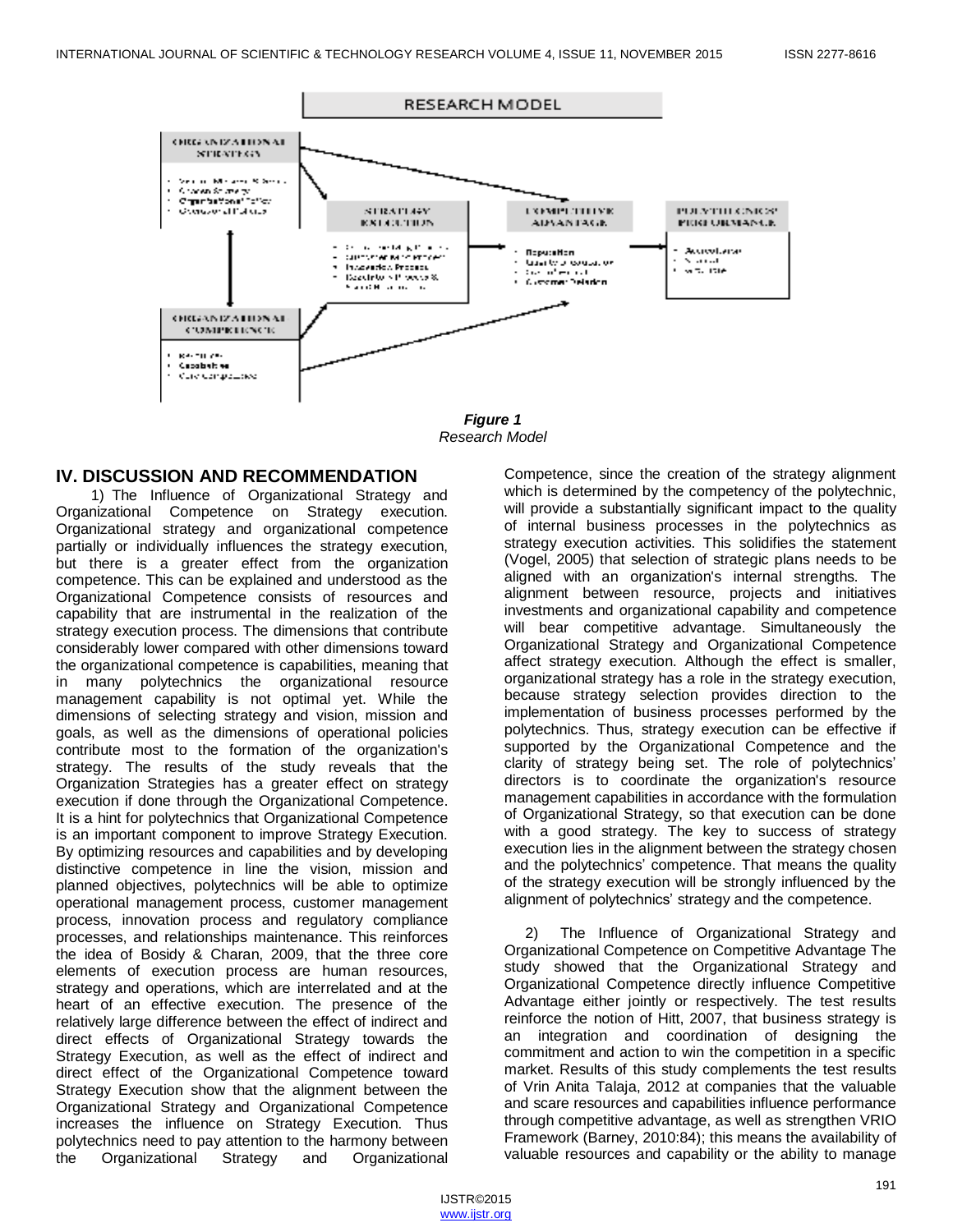optimally become the core Organizational Competence, thus it has the potency to encourage the achievement of competitive advantage. There is a relatively big difference between direct the effect of Organizational Strategy towards the Competitive Advantage and the direct influence of Organizational Competence towards Competitive Advantage, compared to the indirect influences. It means that the alignment between the Organizational Strategy and Organizational Competence greatly influences the creation of Competitive Advantage of the institution. As the alignment of strategy which is determined by the polytechnic's competence will provide a significant impact on the creation of the institution's Competitive Advantage. Based on the dominant dimensions in the formation of each variable, the result of this research concludes that the Organizational Strategy with clear vision, mission and objectives as well as the selection of appropriate strategies, aligned with the organization's ability to generate core competence, will be able to create the institutions' Competitive Advantage especially in its power to build relationships with customers / stakeholders.

3) Bossidy (2009) emphasizes that execution is a system, a systematic process of linking strategy, operation and people. In this study, the strategy means the Organizational Strategy, the operation is the Strategy Execution, and people are the Organization Competence. The three of them are interrelated and constitute a unity. A polytechnic's director needs to realize that the Strategy Execution is an influential role in realizing the strategy chosen and aligned with the Organizational Competence owned by the polytechnic, to create a superior competitive advantage. Productive, efficient and effective advantage. Productive, efficient and implementation of a strategy can enhance the company's ability to add value and to differentiate its products compared those of competitors'. (Hill, 2010: 405). The dominant dimensions of Strategy Execution are operation management process, customer management process and the process of innovation. Meanwhile, the dimensions with lower contribution in forming the Competitive Advantage are the dimensions of regulatory compliance and social relationships. This shows that the polytechnic's attention on regulatory compliance processes and the development of social relations or external relations are not as intense as the attention to the internal management process. Further, the dimensions which play a major role in shaping Competitive Advantage are the dimension of college's reputation, the quality of educational programs, and customer relations. On the other hand, tuition fees play a smaller role in forming the Competitive Advantage; it means only a few polytechnics form their competitive advantage based on the affordability of tuition fees. By paying attention to the dominance of the dimensions mentioned above, it was explained that the quality of operations management process, customer management process and innovation process influences the creation of competitive advantage in the form of the college's reputation, the quality of education and relationships with customers. From these results, the influence of Organizational Strategy and Organizational Competence through Strategy Execution on Competitive

Advantage is proved to be smaller than the effect of Organizational Strategy and Organizational Competence simultaneously and directly to Competitive Advantage. This means the Strategy Execution has a role of weakening the effects on Organizational Strategy and Organization Competence toward Competitive Advantage. Thus Strategy Execution functions as an intervening factor that plays a role in forming Organizational Strategy and Competence which has effects on the Competitive Advantage, based on the premise of Fred R David (2011: 41) that Competitive Advantage can best be defined as everything that is done (executed) by the company compared to its competitors. The essence of creating a Competitive Advantage is the creation of customer value (Kotler (2000: 11), as a comparison between the benefits received by customers and the sacrifice given by customers. The research done at the polytechnics in West Java showed that Strategy Execution does not play an absolute role in strengthening the Organizational Strategy and Organizational Competence in creating Competitive Advantage. This is understandable because the Strategy Execution is the process or activity to change concepts, resources, capabilities and competence (input) into a Competitive Advantage (output). It was identified that in the Polytechnics in West Java there are some limitations in Strategy Execution. By doing some study/elaboration on the dimensions and indicators related to strategy, Organizational Competence and Strategy Execution, it can be revealed that the factors weakening the influence of the Organizational Strategy and Competence toward the creation of Competitive Advantage through the execution are:

- 1. The general organizational policies and the operational policies, which are derived from selected strategy considered appropriate, have not contributed greatly to the Organizational Strategy. Operational policies with maximum clarity are needed as the main reference to Strategy Execution.
- 2. Capability of human resources in managing the available resources have not been able to form Organization Competence. It means the weakness of human capabilities to manage resources reduces the productivity and effectiveness of execution which weakens the creation of Competitive Advantage.
- 3. The process of government regulatory compliance and social relationships have not been contributing to the optimization of Strategy Execution. Thus, one of the indicators of Competitive Advantage in creating a reputation is that the award the institution gained based on government's indicators and the social environment are still considered low.
- 4. The results of descriptive research on Strategy Execution showed that customer management process is considered of low quality, while the verification research showed that the customer management dimension is one of the dominant dimensions in generating the optimal Strategy Execution. This shows that the average polytechnics in West Java have not been carrying out good quality customer management and this weakens the execution.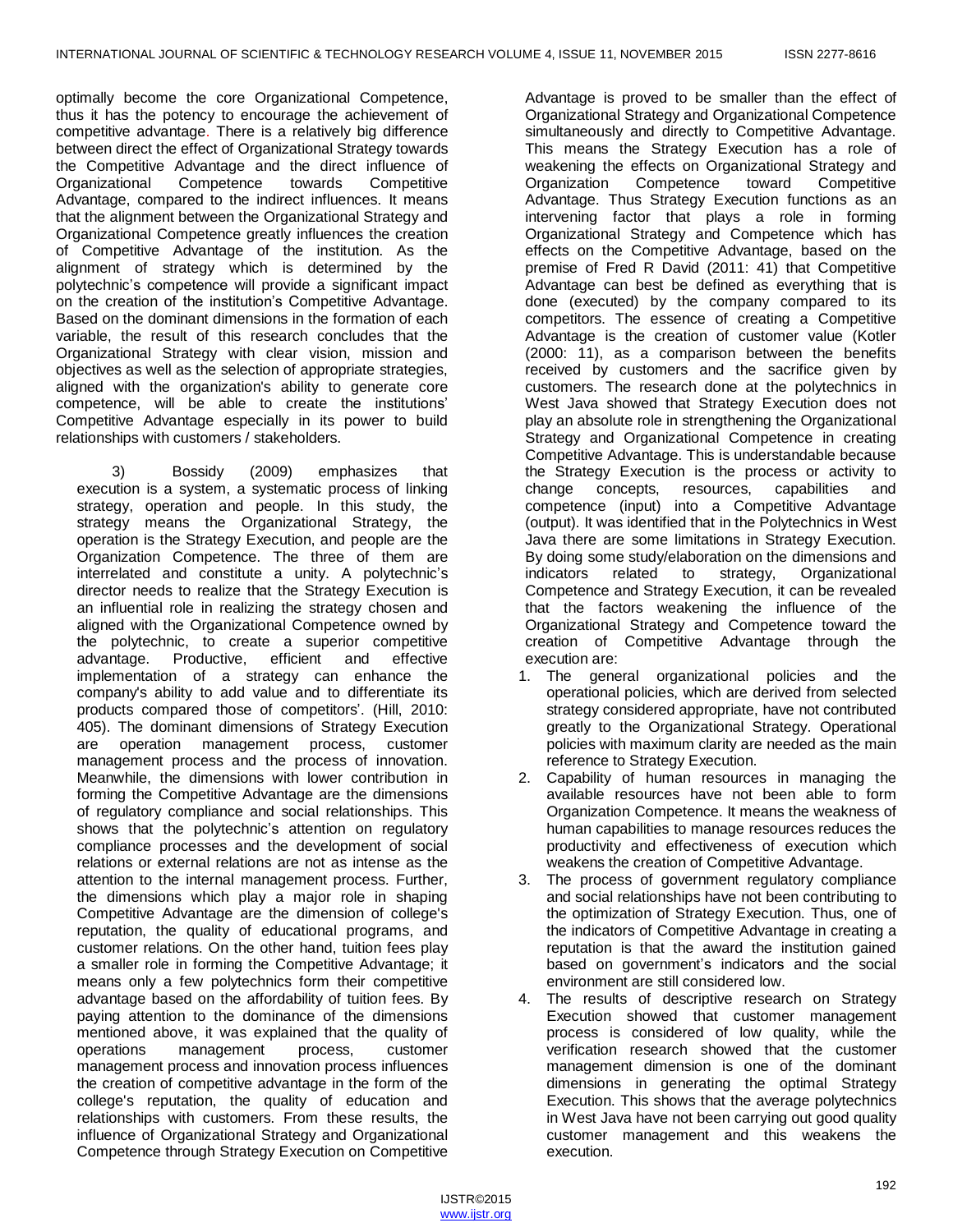4) The Influence of Competitive Advantage on the Polytechnics' Performance

This study explains that Competitive Advantage affects the polytechnics' performance. The dominant dimensions in forming Competitive Advantage is the relationships with the customers and the reputation of the higher education. The polytechnics' performance is formed almost as strongly by the dimensions of students and graduates, as the performance factors that affect the continuity and development of the private polytechnics. While the influence of BAN-PT accreditation score is smaller than that of the dimensions of students and graduates in shaping the polytechnics' performance. Based on the formation dominance of each variable, it can be explained that customer relationship and college reputation affect the fulfilment of the quantity of students (market share) and the quality of graduates, as well as BAN PT accreditation. Competitive Advantage is the creation of better economic value for customers compared to one given by competitors (Barney, 2010: 13). In this study it was found that only a few polytechnics emphasize Competitive Advantage in the form of education fees to increase the number of students.

# **Recommendations:**

- 1) The results of this study illustrate that the quality, productivity, efficiency and effectiveness of Strategy Execution process in creating Competitive Advantage will be obtained when reinforced by the alignment of the Organizational Strategy with Organizational Competence. A focused strategy and Organizational Competence that optimize adequate organization resources and competence can improve the quality of operational management process, customer management process and innovation process. The achievement of polytechnics' performance will be greatest if supported by high quality strategy execution process, and thus affecting the success in creating superior Competitive Advantage.
- 2) To improve the competitiveness of polytechnics, the first step is that managers determine the target market to focus on appropriate areas of excellence. Strategy selection must be appropriate in line with the competence and must able to give directions to the entire HR. Sharpness in providing distinguishing element is essential for Strategy Execution.
- 3) The results of this study can be used and applied by educational organizations to provide solutions for polytechnics as providers of higher education in West Java in addressing competition and changes in the environment by implementing appropriate management strategies through the development of a comprehensive and measurable organizational competence.
- 4) The model results of this study are expected to be a reference as a diagnostic tool for the management of polytechnics to find the factors that enable the polytechnics to survive and even thrive in the midst of intense competition, so it can be used as a framework for the improvement and development of the polytechnic in West Java

Based on this research's results, discussion and problem solving described previously, it can be concluded as follows:

- 1) The condition of 29 private polytechnics in Kopertis Region IV West Java - Banten in June 2014: Organizational Strategy had been prepared properly and a major concern had been placed on the accuracy of operational policies; Prioritized Organizational Competence is the core competence functioning as a differentiator; Standing out Strategy Execution is the process of innovation; Preferred institutions' Competitive Advantage is the quality of educational programs. While the things considered to have lower quality are: customer management process, efforts to improve the polytechnics' reputation, and the score results of the BAN-PT's accreditation assessment.
- 2) Organizational Strategy and organizational competence equally affect Strategy Execution, the effect of Organizational Competence on Execution is bigger than the Organization Strategy's. This shows that the Organization Competence whose formation is dominated by resources and core or distinguishing competence has a very important role in the realization of the Strategy Execution process. Alignment with selected Organizational Strategy and Organizational Competency owned by polytechnics determine the productivity, effectiveness and efficiency of strategy execution.
- 3) The Organizational Strategy and Organization Competence affected the creation of Competitive Advantage, either partially or jointly. The partial influence of Organizational Strategy and Organizational Competence on the Competitive Advantage was smaller than the effect of both of them together.
- 4) The influence of Organizational Strategy and Organizational Competence to the creation of Competitive Advantage through the Strategy Execution is smaller than the direct influence of Organizational Strategy and Organizational Competence to the creation of Competitive Advantage. So, the role of Strategy Execution weaken the influence of the Organizational Strategy and Organizational Competence towards the creation of Competitive Advantage. Preferred creation of Competitive Advantage is the quality of polytechnics' education and polytechnic's reputation and relationships with students, strongly influenced by the accuracy of the strategy selection of the organization, which are aligned with Organizational Competence through the quality operational management process, customer management processes and innovation process. Identified factors that weaken the influence are 1. Lack of clarity in organizational general policy and operational policy, 2) weakness of human capability to manage resources, 3) Lack of attention to the process of government regulatory compliance and social relationships. 4) Lack of quality customer (stakeholders) management.
- 5) Competitive Advantage affects the achievement of the polytechnics' performance. Excellent through polytechnics reputation, high quality education and building relationships with customers affect the

# **V. CONCLUSIONS**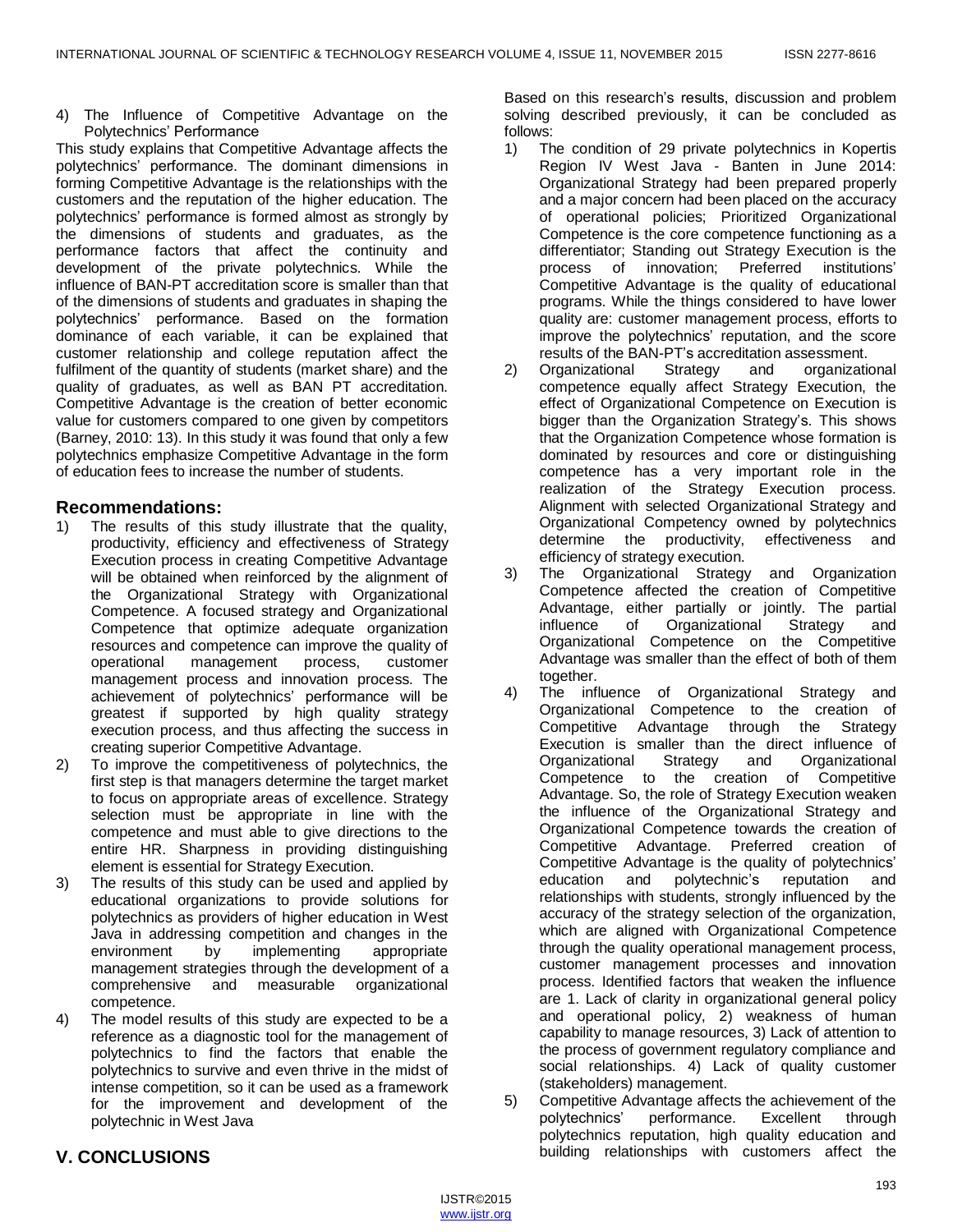increase in the number of students and the quality of graduates. Only a few polytechnics put his lead through affordable pricing to increase the number of students.

# **References**

- [1] Agus Rahayu, Dr, M.Si, 2008, Strategi Meraih Keunggulan Dalam 'Industri Jasa' Pendidikan (suatu kajian Manajemen Stratejik), Alfabeta, Bandung.
- [2] Amin Widjaja, 2009, Manajemen Stratejik : Untuk memenangkan kompetisi, Harvarindo.
- [3] Anita Talaja, 2012, Testing VRIN Framework; Resource Value And Rareness as Sources of Competitive Advantage And Above Average Performance, Preliminary communication, UDC: 65.01
- [4] Arjan Vemhout, 2012, Management Challenges In The Competence-based Organization, e-book.pdf
- [5] Azevedo, Susana, and Ferreira, Joao, 2007, The Linkage between LIS and RBV for Sustained Compettive Advantage : An Integrated Conceptual Model, MPRA Paper No. 5648. Posted 8, Nov 2007 UTC.
- [6] Barney, Jay. 1991, Firm Resources and Sustainained Competitive Advantage, Journal of Management, Mar 1991, Vol 17 No. 1, pg 99-120, The Southern Management Association.
- [7] Beard, Deborah F., 2009, Successful Applications Of the Balanced Scorecard in Higher Education. Journal of Education for Business 84.5 (2009) : 275+, Gale Arts Humanities and Education Standard Package., Heldref Publications.
- [8] Bossidy, Larry. And Ram Charan With Charles Buck, 2009, Execution: The Disciplines of Getting Things Done, First Edition, Crown Business, New York.
- [9] Boyd, Brewster and Nina Henning, Emily Reyna, Daniel E. Wang with Mathew D. Welch, 2009, Hybrid Organizations, Greenleaf Publishing Limited, United Kingdom.
- [10] Buchari Alma, 2008, Manajemen Corporate & Strategi Pemasaran Jasa Pendidikan : Fokus Pada Mutu Layanan Prima, Alfabeta.
- [11] Carpenter, Mason A. and Wm. Gerard Sanders, 2009, Strategic Management, A Dynamic Perspective Concepts and Cases, Second Edition, Pearson International Edition, Pearson Prentice Hall, New Jersey.
- [12] Creswell, John W., 2009, Research Design, Quantitative, Qualitative, and Mixed Method Approaches, Third Edition, SAGE Publications, Inc.
- [13] David, Fred R, 2011, Strategic Management, Concepts and Cases, Thirteenth Edition, Pearson Education, Inc, Prentice Hall, New Jersey.
- [14] Dess, Gregory G, G.T. Lumpkin and Alan B Eisner, 2010, Strategic Management : Creating Competitive Advantages,
- [15] Fifth Edition, McGraw-Hill.
- [16] Dwi Suryanto Hidayat, 2008, Strategi Membangun Kompetensi Organisasi Dalam Rangka Meningkatkan Kinerja Perguruan Tinggi Swasta (PTS) di Jawa Tengah. eprints.undip.ac.id/17206/1/Jurnal pdf
- [17] Fawcett, Standley E; Smith, Sheldon R; Cooper, M Bixby, 1997, Strategic Intent, Measurement Capability, And Operational Success: Making The Connection, International Journal of Physical distribution & Logistics Management, vol 27, no 7, 1997, pp 410-421.
- [18] Ghozali, Imam, 2008. Structural Equation Modeling, Metode Alternatif dengan Partial Least Square, Edisi 2, Badan Penerbit Undip, Semarang.
- [19] Großler, Andreas A., 2007. Dynamic view on Strategic Resources and Capabilities Applied to an Example From The Manufacturing Strategy Literature, Andreas Gro¨ßler, 2007, Journal of Manufacturing Technology Management, Vol. 18 No. 3, 2007, pp. 250-266. q Emerald Group Publishing Limited 1741-038X
- [20] Graham Elkin, John Farnsworth and Andrew Templer, 2006, Strategy and the internasionalisation of universities, International Journal of Education Management, Vol. 22 no. 3, 2006
- [21] Grant, Robert M., 2001, The Resource-Based Theory of Competitive Advantage : Implications for Strategy Formulation, California Management Review, Spring 1991, 33, 3; ABI/INFORM Global.
- [22] Hendrawan Supratikno, John JOI Ihalauw, Sugiarto, Anton W Widjaya, Darmadi Durianto, 2006, Manajemen Kinerja untuk Menciptakan Keunggulan Bersain, Graha Ilmu, Yogyakarta.
- [23] Hill, Charles W.L., 2007, Strategic Management :An Integrated Approach, seventh Edition, Houghton, Mifflin.
- [24] Hitt, Michael A; R. Duane Ireland and Robert E. Hoskisson, 2011, Strategic Management : Competitiveness and Globalization : Cases, Fourth Edition, South Western College Publishing, USA.